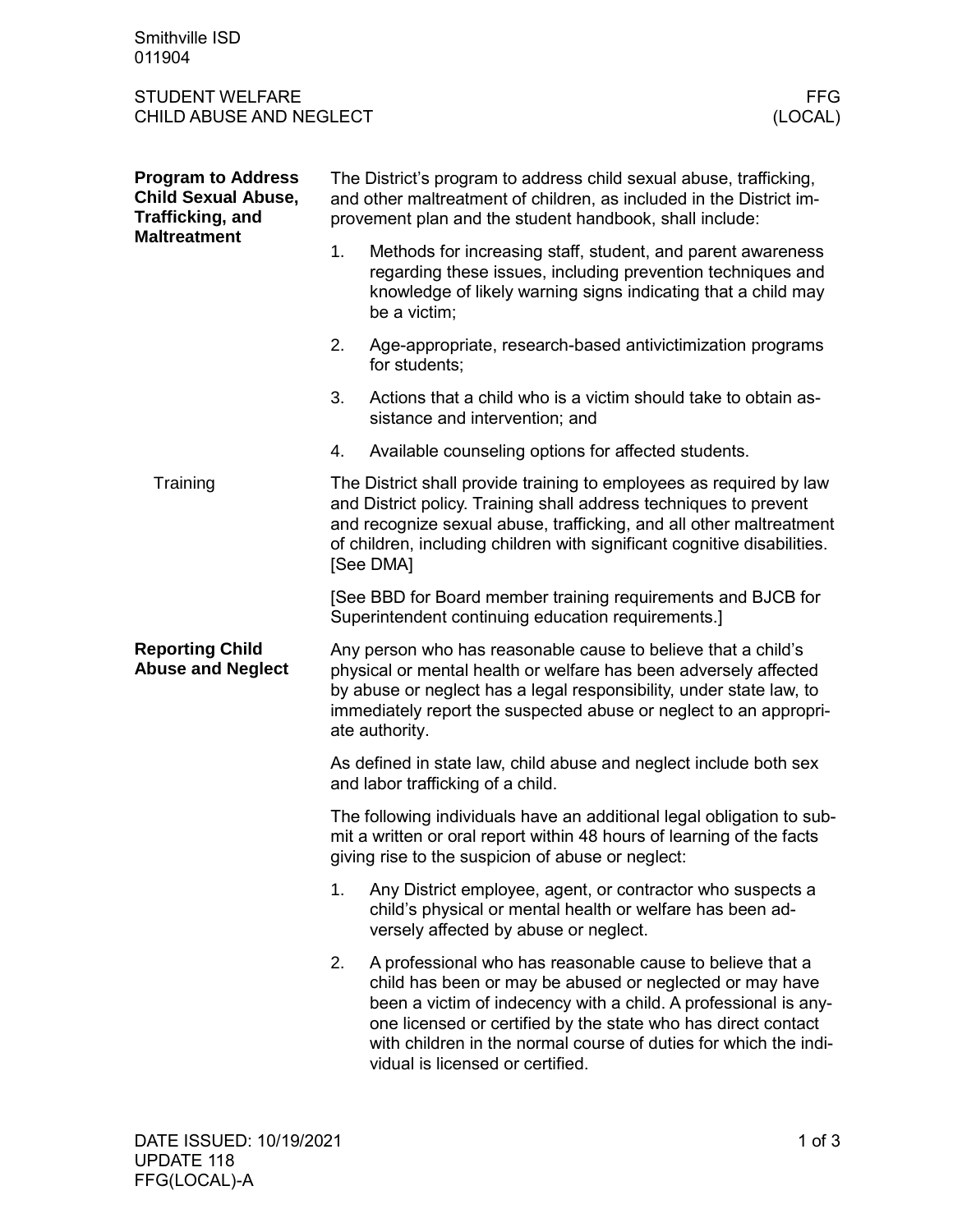## STUDENT WELFARE FFG<br>CHILD ABUSE AND NEGLECT (LOCAL) CHILD ABUSE AND NEGLECT

|                                            | A person is required to make a report if the person has reasonable<br>cause to believe that an adult was a victim of abuse or neglect as a<br>child and the person determines in good faith that disclosure of the<br>information is necessary to protect the health and safety of another<br>child or an elderly or disabled person.                                                                                                                                                                                                                                                                                                                                  |                                                                                                                                                                                           |  |  |
|--------------------------------------------|------------------------------------------------------------------------------------------------------------------------------------------------------------------------------------------------------------------------------------------------------------------------------------------------------------------------------------------------------------------------------------------------------------------------------------------------------------------------------------------------------------------------------------------------------------------------------------------------------------------------------------------------------------------------|-------------------------------------------------------------------------------------------------------------------------------------------------------------------------------------------|--|--|
|                                            | [For parental notification requirements regarding an allegation of<br>educator misconduct with a student, see FFF.]                                                                                                                                                                                                                                                                                                                                                                                                                                                                                                                                                    |                                                                                                                                                                                           |  |  |
| <b>Restrictions on</b><br><b>Reporting</b> | In accordance with law, an employee is prohibited from using or<br>threatening to use a parent's refusal to consent to administration of<br>a psychotropic drug or to any other psychiatric or psychological<br>testing or treatment of a child as the sole basis for making a report<br>of neglect, unless the employee has cause to believe that the re-<br>fusal:                                                                                                                                                                                                                                                                                                   |                                                                                                                                                                                           |  |  |
|                                            | 1.                                                                                                                                                                                                                                                                                                                                                                                                                                                                                                                                                                                                                                                                     | Presents a substantial risk of death, disfigurement, or bodily<br>injury to the child; or                                                                                                 |  |  |
|                                            | 2.                                                                                                                                                                                                                                                                                                                                                                                                                                                                                                                                                                                                                                                                     | Has resulted in an observable and material impairment to the<br>growth, development, or functioning of the child.                                                                         |  |  |
| <b>Making a Report</b>                     | Reports may be made to any of the following:                                                                                                                                                                                                                                                                                                                                                                                                                                                                                                                                                                                                                           |                                                                                                                                                                                           |  |  |
|                                            | 1.                                                                                                                                                                                                                                                                                                                                                                                                                                                                                                                                                                                                                                                                     | A state or local law enforcement agency;                                                                                                                                                  |  |  |
|                                            | 2.                                                                                                                                                                                                                                                                                                                                                                                                                                                                                                                                                                                                                                                                     | The Child Protective Services (CPS) division of the Texas De-<br>partment of Family and Protective Services (DFPS) at (800)<br>252-5400 or the Texas Abuse Hotline Website <sup>1</sup> ; |  |  |
|                                            | 3.                                                                                                                                                                                                                                                                                                                                                                                                                                                                                                                                                                                                                                                                     | A local CPS office; or                                                                                                                                                                    |  |  |
|                                            | 4.                                                                                                                                                                                                                                                                                                                                                                                                                                                                                                                                                                                                                                                                     | If applicable, the state agency operating, licensing, certifying,<br>or registering the facility in which the suspected abuse or ne-<br>glect occurred.                                   |  |  |
|                                            | However, if the suspected abuse or neglect involves a person re-<br>sponsible for the care, custody, or welfare of the child, the report<br>must be made to DFPS, unless the report is to the state agency<br>that operates, licenses, certifies, or registers the facility where the<br>suspected abuse or neglect took place; or the report is to the Texas<br>Juvenile Justice Department as a report of suspected abuse or ne-<br>glect in a juvenile justice program or facility. As defined by law, a<br>person responsible for the care, custody, or welfare of a child in-<br>cludes school personnel and volunteers and day-care workers.<br>[See FFG(LEGAL)] |                                                                                                                                                                                           |  |  |
|                                            |                                                                                                                                                                                                                                                                                                                                                                                                                                                                                                                                                                                                                                                                        | An individual does not fulfill his or her responsibilities under the law<br>by only reporting suspicion of abuse or neglect to a campus princi-                                           |  |  |